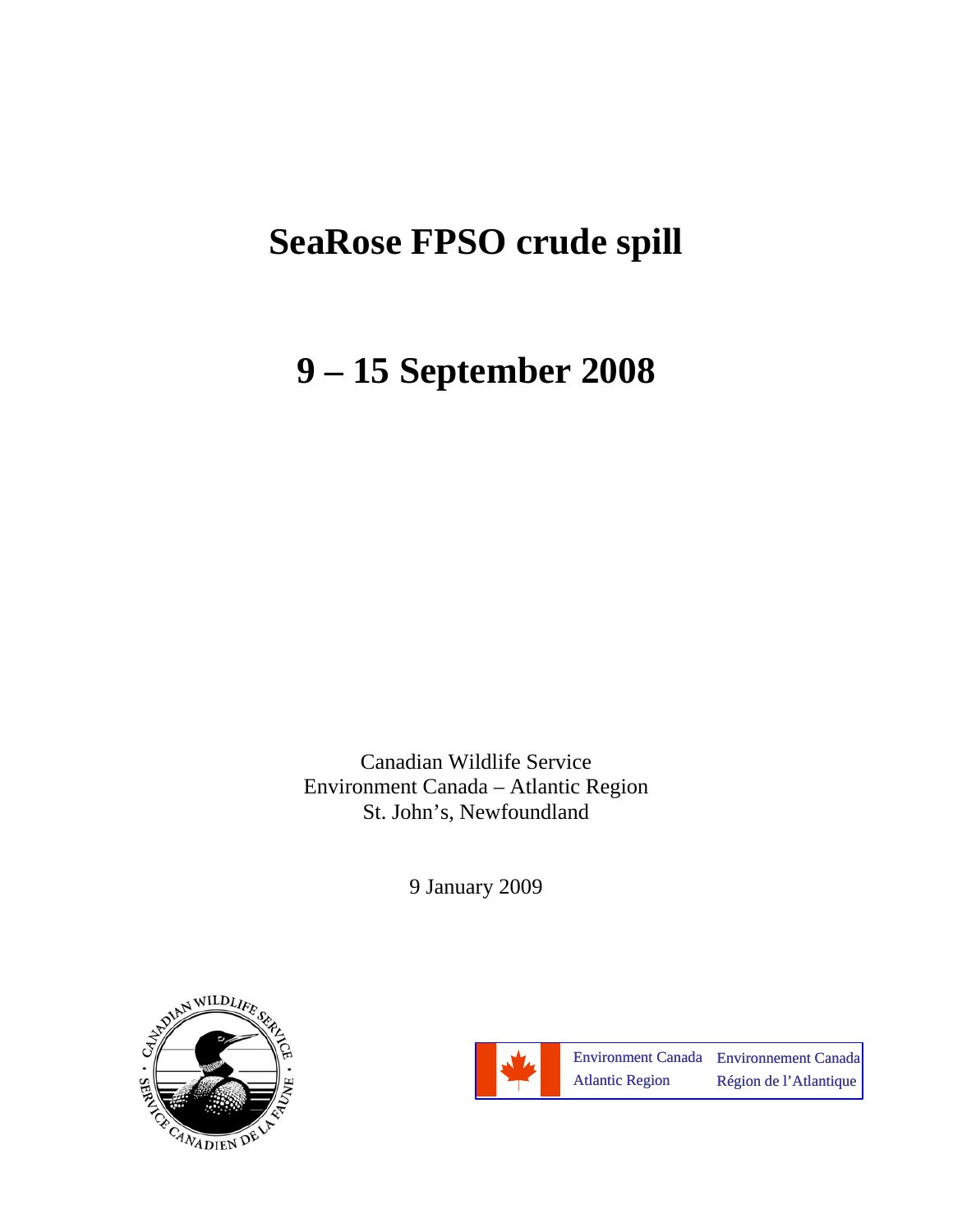## **Canadian Wildlife Service, Environment Canada Report SeaRose FPSO crude spill 9 – 15 September 2008**

### **BACKGROUND**

On Tuesday, 9 September 2008, an oil spill incident occurred offshore close to the northeastern shelf of the Grand Banks (46° 47'25"N, 48° 01'02"W) due to a failure in the off-loading system of the SeaRose FPSO. White Rose crude was discharged into the environment (final estimate of spilled volume was 4,470 litres) and sprayed onto the bow of the shuttle tanker Jasmine Knutsen (approximately 60 square meters of hull was contaminated).

No oiled birds had been reported since the onset of the spill. At 5:30 pm, Husky Energy informed Environment Canada that a potentially oiled Leach's Storm-Petrel had been captured offshore and was being flown to St. John's to be taken to the Petro-Canada rehabilitation facility for examination. Storm-Petrels are known to be attracted to lights on offshore platforms and vessels. However, in light of current events, offshore personnel felt that they should report the bird and have it examined. A thorough examination revealed no signs of oil and the bird was released later that evening.

CWS observers were not dispatched to the spill site due to poor weather at the time of the incident and the relative speed with which the discharged crude was dissipating.

In addition to their own data collected from the offshore through the Eastern Canada Seabirds at Sea (ECSAS) program (jointly funded by ESRF and CWS), EC requested the following information collected through Husky Energy's offshore seabird monitoring program to facilitate the assessment of birds at risk:

1) All bird observations from the White Rose field from 26 August to present; 2) If possible, similar observations from the Terra Nova field, spanning the same dates; 3) Bird observation data spanning the dates 2 Sep - 16 Sep (one week before and after the event), from all available fields in the Jeanne d'Arc Basin and across all years available.

On 6 October 2008, EC received the requested data from daily observations (3 surveys per day) between 2 and 16 September for the Terra Nova field spanning the years 1999- 2008, and for the White Rose field spanning the years 2002-2008. EC also received information from bird observations (3 surveys per day) from daily observations conducted from platforms on the White Rose field (Henry Goodrich and Glomar Grand Banks) and the Terra Nova field, spanning the dates 26 August to 11 September 2008.

### POTENTIAL IMPACT TO BIRDS AND SPECIES AT RISK

EC-CWS estimated seabird densities for a square area of 200 km x 200 km centered on the White Rose oil field using data collected under the ECSAS program between 2006 and 2008. The following species vulnerable to oil were observed in this area (densities  $\pm$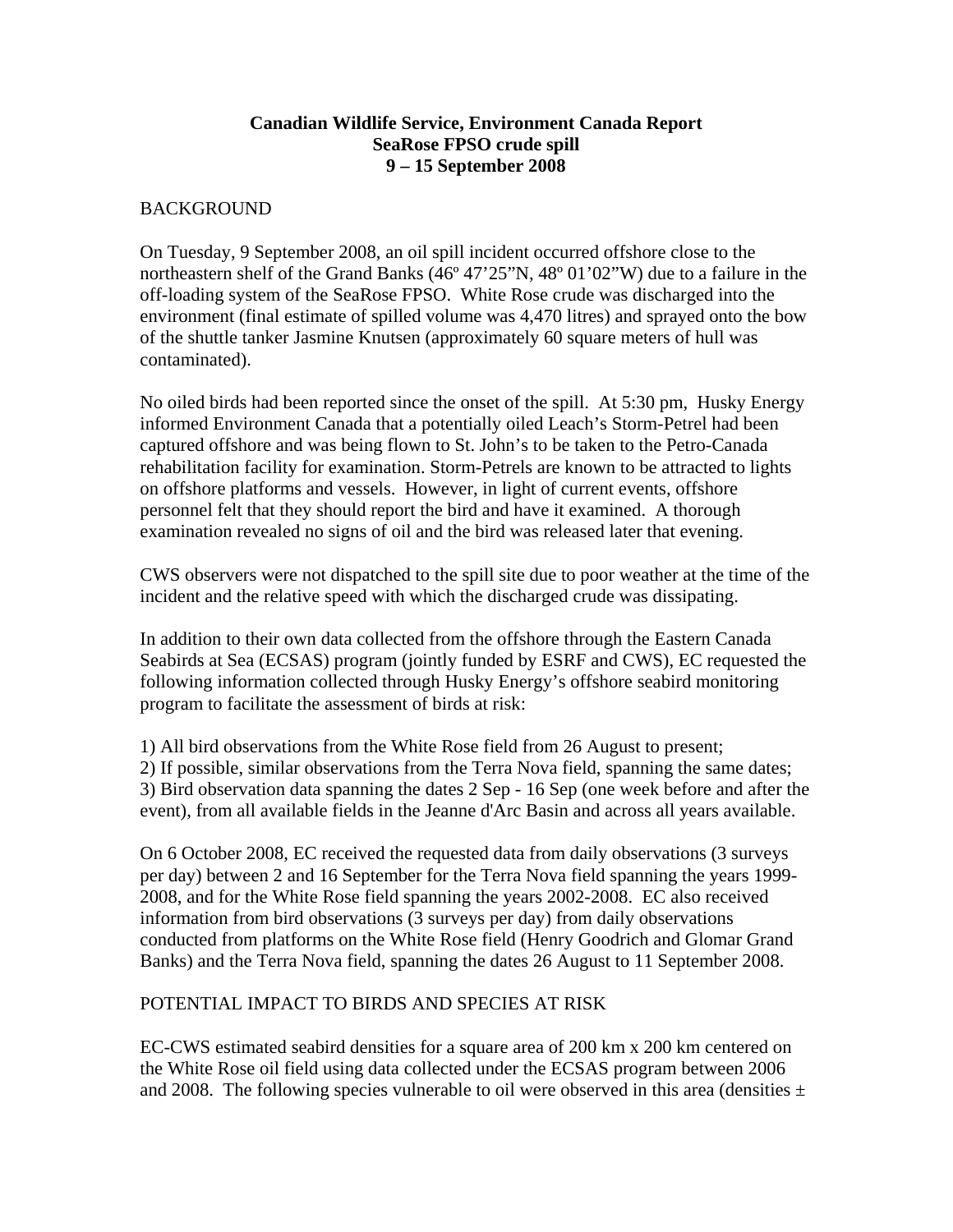SD in brackets): murres ( $0.7 \pm 2.7 \text{ km}^2$ ), Northern Fulmars ( $0.2 \pm 0.8 \text{ km}^2$ ), shearwaters  $(1.3 \pm 6.9 \text{ km}^2)$  and storm-petrels  $(0.16 \pm 0.9 \text{ km}^2)$ , totaling seabird densities of 2.36 vulnerable birds/ km<sup>2</sup>. These data suggest that densities of birds vulnerable to oil are low this time of year in the oil production platforms (Figure 1). Older data collected under the former PIROP program also suggest that seabirds vulnerable to oil may not be present in great numbers this time of year in the vicinity of the oil fields, with a mean abundance of 1 to 10 birds per linear km (Lock et al. 1994). However, large concentrations of Greater Shearwaters may be present this time of year, particularly around long-term oil production sites (Baillie et al. 2005).



Figure 1. Relative abundance of birds (not corrected for distance) vulnerable to oil between 26 August and 23 September (2006-2008). Data collected through ECSAS program.

Densities of birds vulnerable to oil such as alcids (murres, puffins) and procellarids (fulmars and storm-petrels) are expected to be low on the eastern edge of the Grand Banks in August and September, as these birds are at the end of their breeding season and are just beginning their voyage to the offshore from their breeding grounds, with the exception of Greater and Sooty Shearwaters, which breed during our winters in the Southern Hemisphere and are expected to be present on the Grand Banks during our